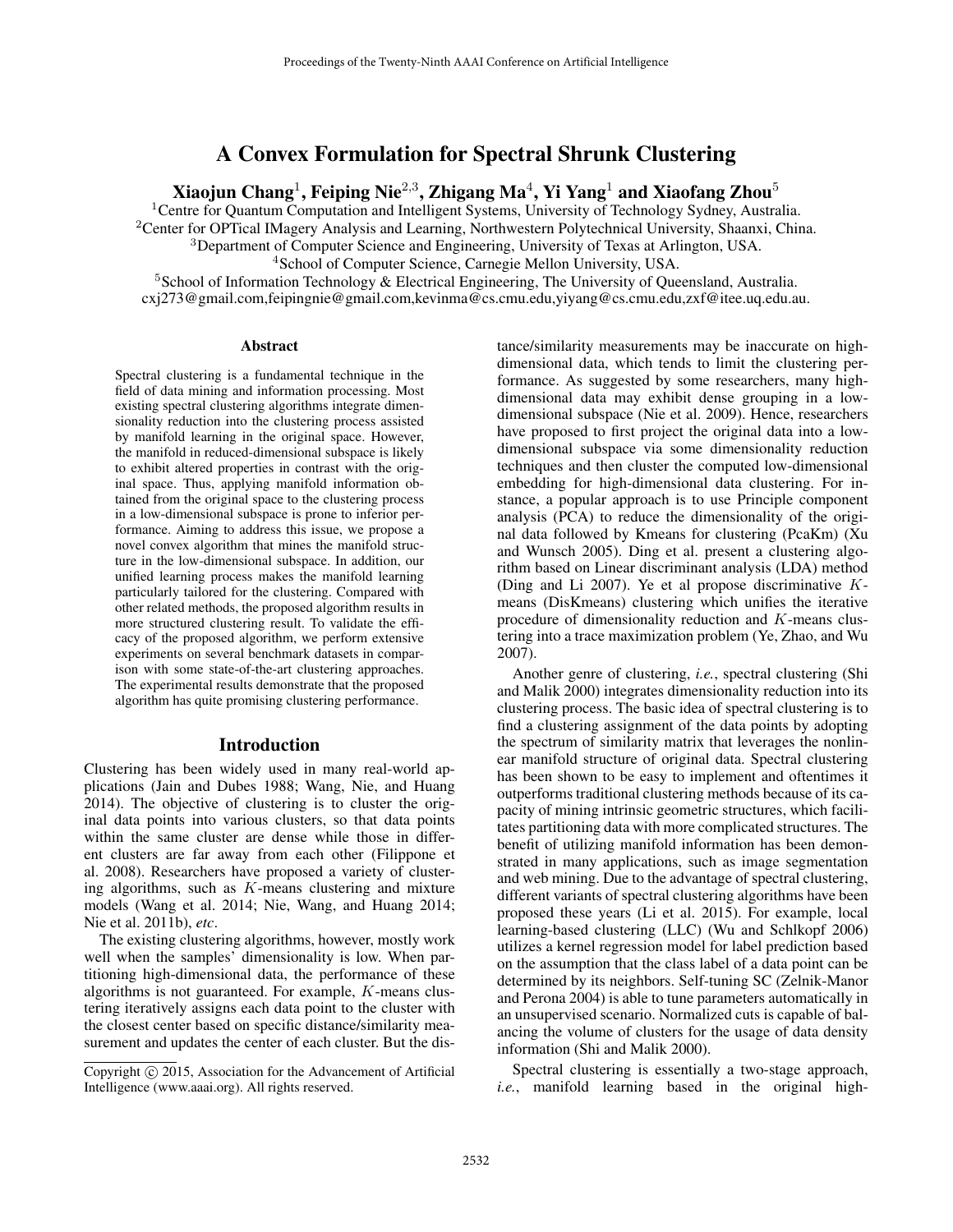dimensional space and dimensionality reduction. To achieve proper clustering, spectral clustering assumes that two nearby data points in the high density region of the reduceddimensional space have the same cluster label. However, this assumption does not always hold. More possibly, these nearest neighbors may be far away from each other in the original high-dimensional space due to the curse of dimensionality. That being said, the distance measurement of the original data could not precisely reflect the low-dimensional manifold structure, thus leading to suboptimal clustering performance.

Intuitively, if the manifold structure in the lowdimensional space is precisely captured, the clustering performance could be enhanced when applied to highdimensional data clustering. Aiming to achieve this goal, we propose a novel clustering algorithm that is able to mine the inherent manifold structure of the low-dimensional space for clustering. Moreover, compared to traditional spectral clustering algorithms, the shrunk pattern learned by the proposed algorithm does not have an orthogonal constraint, giving it more flexibility to fit the manifold structure. It is worthwhile to highlight the following merits of our work:

- The proposed algorithm is more capable of uncovering the manifold structure. Particularly, the shrunk pattern does not have the orthogonal constraint, making it more flexible to fit the manifold structure.
- The integration of manifold learning and clustering makes the former particularly tailored for the latter. This is intrinsically different from most state-of-the-art clustering algorithms.
- The proposed algorithm is convex and converges to global optimum, which indicates that the proposed algorithm does not rely on the initialization.

The rest of this paper is organized as follows. After reviewing related work on spectral clustering in section 2, we detail the proposed algorithm in section 3. Extensive experimental results are given in section 4 and section 5 concludes this paper.

# Related Work

Our work is inspired by spectral clustering. Therefore, we review the related work on spectral clustering in this section.

# Basics of Spectral Clustering

To facilitate the presentation, we first summarize the notations that will be frequently used in this paper. Given a dataset  $\mathcal{X} = \{x_1, \ldots, x_n\}, x_i \in \mathbb{R}^d (1 \leq i \leq n)$  is the *i*-th datum and  $n$  is the total number of data points. The objective of clustering is to partition  $\chi$  into c clusters. Denote the cluster assignment matrix by  $\hat{Y} = \{y_1, \ldots, y_n\} \in \mathbb{R}^{n \times c}$ , where  $y_i \in \{0,1\}^{c \times 1}$   $(1 \le i \le n)$  is the cluster indicator vector for the datum  $x_i$ . The j-th element of  $y_i$  is 1 if  $x_i$  is clustered to the  $j$ -th cluster, and 0 otherwise.

Existing spectral clustering algorithms adopt a weighted graph to partition the data. Let us denote  $\mathcal{G} = \{X, A\}$  as a weighted graph with a vertex set  $X$  and an affinity matrix

 $A \in \mathbb{R}^{n \times n}$ .  $A_{ij}$  is the affinity of a pair of vertexes of the weighted graph.  $A_{ij}$  is commonly defined as:

$$
A_{ij} = \begin{cases} exp(-\frac{\|x_i - x_j\|^2}{\delta^2}), & \text{if } x_i \text{ and } x_j \text{ are } k \text{ nearest neighbors.} \\ 0, & \text{otherwise.} \end{cases}
$$

where  $\delta$  is the parameter to control the spread of neighbors. The Laplacian matrix L is computed according to  $L = D A$ , where  $D$  is a diagonal matrix with the diagonal elements as  $D_{ii} = \sum_j A_{ij}$ ,  $\forall i$ . Following the work in (Ye, Zhao, and Wu 2007), we denote the scaled cluster indicator matrix  $F$ as follows:

$$
F = [F_1, F_2, \dots, F_n]^T = Y(Y^T Y)^{-\frac{1}{2}}, \quad (1)
$$

where  $F_i$  is the scaled cluster indicator of  $x_i$ . The j-th column of  $F$  is defined as follows by (Ye, Zhao, and Wu 2007):

$$
f_j = \left[ \underbrace{0, \dots, 0}_{\sum_{i=1}^{j-1} n_i}, \underbrace{1, \dots, \frac{1}{\sqrt{n_j}}, \underbrace{0, \dots, 0}_{\sum_{i=j+1}^{c} n_k}} \right], \quad (2)
$$

which indicates which data points are partitioned into the jth cluster  $C_j$ .  $n_j$  is the number of data points in cluster  $C_j$ .

The objective function of spectral clustering algorithm is generally formulated as follows:

$$
\min_{F} Tr(F^T L F)
$$
  
s.t.  $F = Y(Y^T Y)^{-\frac{1}{2}}$  (3)

where  $Tr(\cdot)$  denotes the trace operator. By denoting I as an identity matrix, we can define the normalized Laplacian matrix  $L_n$  as:

$$
L_n = I - D^{-\frac{1}{2}} A D^{-\frac{1}{2}}.
$$
 (4)

By replacing  $L$  in Eq. (3) with the normalized Laplacian matrix, the objective function becomes the well-known SC algorithm normalized cut (Shi and Malik 2000). In the same manner, if we replace  $L$  in Eq. (3) by the Laplacian matrix obtained by local learning (Yang et al. 2010)(Wu and Schlkopf 2006), the objective function converts to Local Learning Clustering (LLC).

### Progress on Spectral Clustering

Being easy to implement and promising for many applications, spectral clustering has been widely studied for different problems. Chen et al. propose a Landmark-based Spectral Clustering (LSC) for large scale clustering problems (Chen and Cai 2011). Specifically, a few representative data points are first selected as the landmarks and the original data points are then represented as the linear combinations of these landmarks. The spectral clustering is performed on the landmark-based representation. Yang et al. propose to utilize a nonnegative constraint to relax the elements of cluster indicator matrix for spectral clustering (Yang et al. 2011). Liu et al. propose to compress the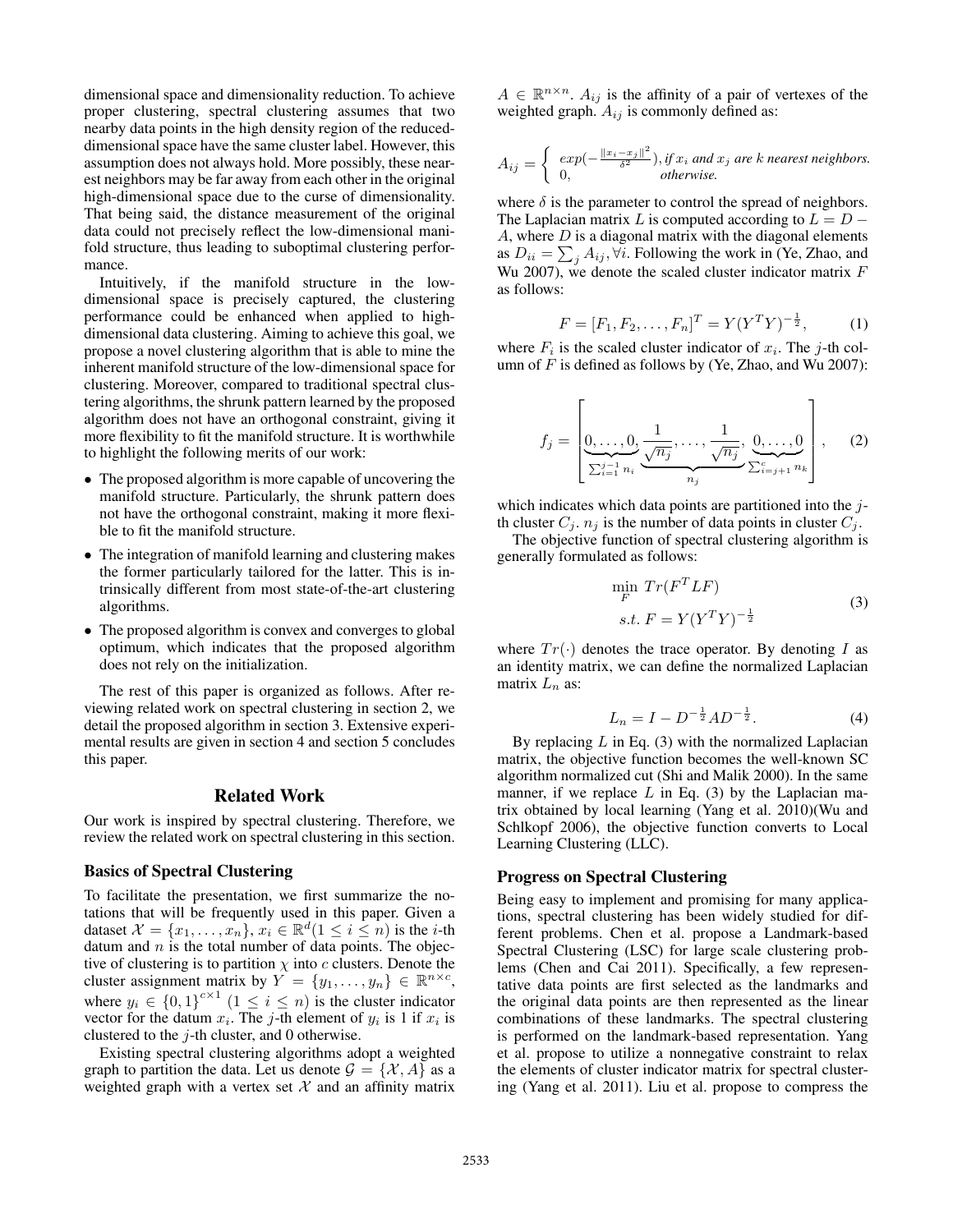original graph used for spectral clustering into a sparse bipartite graph. The clustering is then performed on the bipartite graph instead, which improved the efficiency for largescale data (Liu et al. 2013). Xia et al. propose a multi-view spectral clustering method based on low-rank and sparse decomposition (Xia et al. 2014). Yang et al. propose to use Laplacian Regularized L1-Graph for clustering (Yang et al. 2014). Tian et al. recently propose to adopt deep learning in spectral clustering (Tian et al. 2014).

In spite of the encouraging progress, few of the existing spectral clustering methods have considered learn the manifold in the low-dimensional subspace more precisely, not to mention integrating such manifold learning and clustering into a unified framework. This issue shall be addressed in this paper for boosted clustering performance.

### The Proposed Algorithm

In this section, we present the details of the proposed algorithm. A fast iterative method is also proposed to solve the objective function.

#### Problem Formulation

Our algorithms is built atop the aim of uncovering the utmost manifold structure in the low-dimensional subspace of original data. Inspired by (Hou et al. 2013), we adopt the pattern shrinking during the manifold learning and the shrunk patterns are exploited for clustering simultaneously.

To begin with, we have the following notations. Denote the shrunk patterns of *n* data samples as  $\{g_1, \dots, g_n\}$ , where  $g_i \in \mathbb{R}^c$ . We first obtain spectral embedding F of the original samples by minimizing the traditional spectral clustering algorithm  $\min Tr(F^T L_n F)$ , where  $L_n$  is a normalized Laplacian matrix.

Next, the shrunk patterns are computed by satisfying the following requirements. (1) The shrunk patterns should keep consistency with the spectral embedding. To be more specific, the shrunk patterns should not be far away from the spectral clustering. (2) Note that nearby points are more likely to belong to the same cluster. We thus design a similarity matrix to measure pair similarity of any two spectral embedding, which the shrunk patters should follow.

To characterize the manifold structure of the spectral embedding  $\{f_1, \dots, f_n\}$ , a k-nearest neighbor graph is constructed by connecting each point to its  $k$  nearest neighbors. The similarity matrix, W, is computed by  $W_{ij}$  =  $exp(-\frac{||f_i - f_j||^2}{\delta^2})$  $\frac{-J_j||}{\delta^2}$ ).

From this similarity matrix, we can observe that if two spectral embeddings are nearby, they should belong to the same cluster and the corresponding weight should be large, which satisfies the first requirement (Nie et al. 2011a).

To keep the local similarity of spectral embedding, we propose to optimize the following objective function.

$$
\min_{G} \sum_{ij} W_{ij} \|g_i - g_j\|_2 \tag{5}
$$

We also aim to keep the consistency between spectral embedding and shrunk patterns. Hence, we propose to minimize the following loss function directly.

$$
\min_{G} \|G - F\|_{2}^{2} \tag{6}
$$

To this end, we formulate the objection function as follows:

$$
\min_{G} \|G - F\|_2^2 + \gamma \sum_{i,j} W_{ij} \|g_i - g_j\|_2 \tag{7}
$$

where  $\gamma$  is a balance parameter.

It can be easily proved that our formulation is convex. Due to the space limit, we omit the proof here. Since our method exploits shrunk patterns as the input for clustering, we name it Spectral Shrunk Clustering (SSC).

As indicated in (Ma et al. 2012; Kong, Ding, and Huang 2011), the least square loss function is not robust to outliers. To make our method even more effective, we follow (Ma et al. 2012; Nie et al. 2010) and employ  $l_{2,1}$ -norm to handle the outliers. The objective function is rewritten as follows:

$$
\min_{G} \|G - F\|_{2,1} + \gamma \sum_{i,j} W_{ij} \|g_i - g_j\|_2 \tag{8}
$$

### **Optimization**

The proposed function involves the  $l_{2,1}$ -norm, which is difficult to solve in a closed form. We propose to solve this problem in the following steps. Denote  $H = G - F$  and  $H = [h^1, \dots, h^d]$ , where d is the dimension of spectral embedding. The objective function can be rewritten as follows:

$$
\min_{G} Tr((G - F)^{T} S(G - F)) + \gamma \sum_{ij} w_{ij} \|g_i - g_j\|_2 \tag{9}
$$

where

$$
S = \begin{bmatrix} \frac{1}{2||h^1||_2} & & \\ & \ddots & \\ & & \frac{1}{2||h^d||_2} \end{bmatrix} .
$$
 (10)

Denote a Laplacian matrix  $\widetilde{L} = \widetilde{D} - \widetilde{W}$ , where  $\widetilde{W}$  is a re-weighted weight matrix defined by

$$
\widetilde{W}_{ij} = \frac{W_{ij}}{2||g_i - g_j||_2} \tag{11}
$$

 $\tilde{D}$  is a diagonal matrix with the *i*-th diagonal element as  $\sum_j W_{ij}$ .

By simple mathematical deduction, the objective function arrives at:

$$
\min_{G} Tr((G - F)^{T}S(G - F)) + \gamma Tr(G^{T}\widetilde{L}G). \tag{12}
$$

By setting the derivative of Eq.  $(12)$  to G to 0, we have:

$$
G = (S + \gamma \widetilde{L})^{-1} SF.
$$
 (13)

Based on the above mathematical deduction, we propose an iterative algorithm to optimize the objective function in Eq. (3), which is summarized in Algorithm 1. Once the shrunk patterns  $G$  are obtained, we perform  $K$ -means clustering on it to get the final clustering result.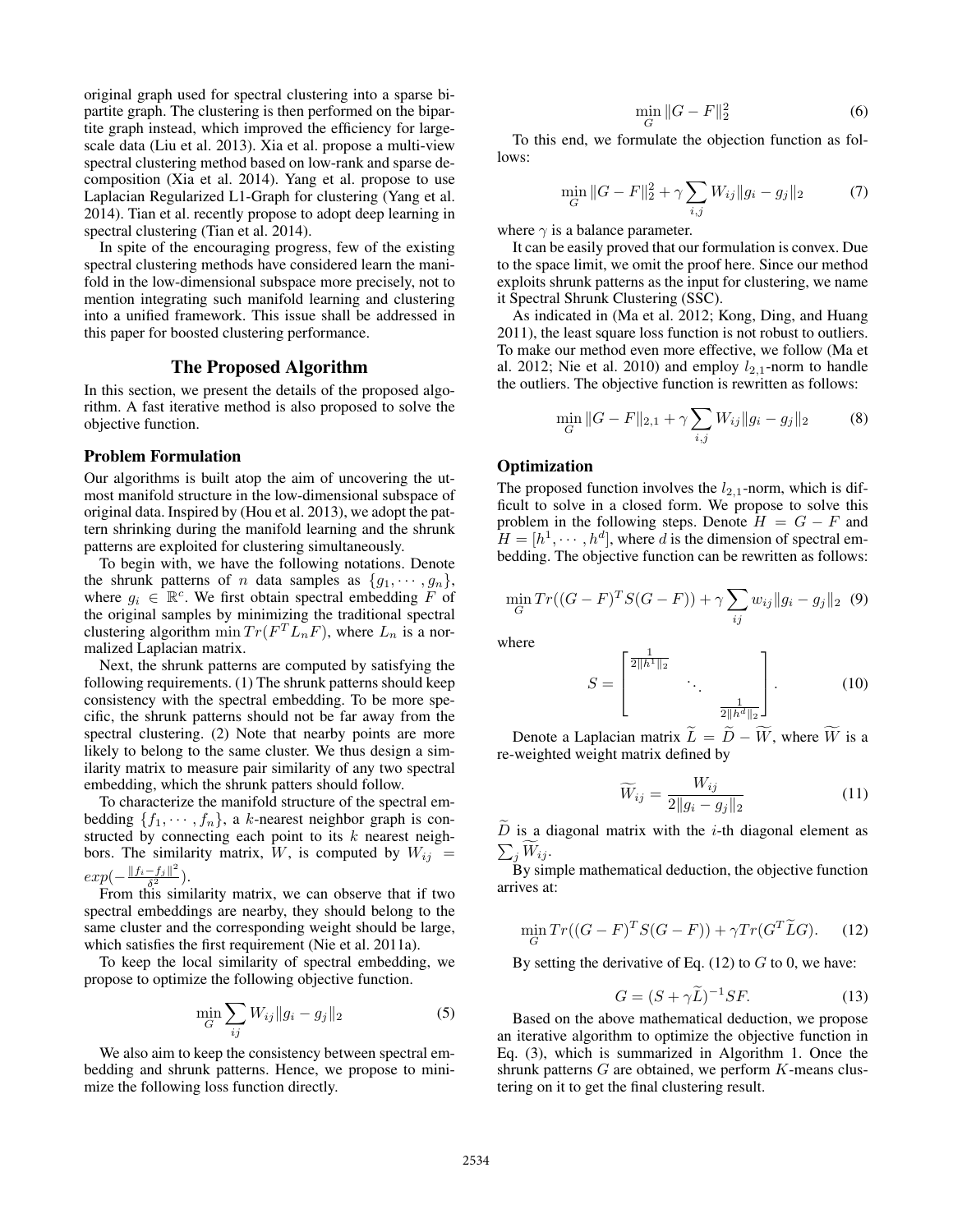Algorithm 1: Optimization Algorithm for SSC

**Data**: Data  $X \in \mathbb{R}^{d \times n}$ , Parameter  $\gamma$  and the number of clusters c

Result:

The discrete cluster assignment  $Y \in \mathbb{R}^{n \times c}$ 

- 1 Compute the normalized Laplacian matrix  $L_n$ ;
- 2 Obtain the spectral embedding  $F$  by using the traditional spectral clustering ;
- $\alpha$  3 Compute the similarity matrix W using the spectral embedding  $F$ ;
- <sup>4</sup> Obtain the Laplacian matrix with the reweighted weight matrix according to Eq.  $(11)$ ;
- 5 Set  $t = 0$ ; 6 Initialize  $G_0 \in \mathbb{R}^{n \times c}$ ;
- <sup>7</sup> repeat

8 Compute  $H_t = G_t - F$ ;

- 9 Compute the diagonal matrix  $S_t$  according to (10);
- 10 Compute  $G_{t+1}$  according to

 $G_{t+1} = (S_t + \gamma \tilde{W})^{-1} S_t X;$ 

 $11$   $t = t + 1$ ;

- <sup>12</sup> until *Convergence*;
- 13 Based on  $G^*$ , compute the discrete cluster assignment matrix  $Y$  by using  $K$ -means clustering;
- 14 Return the discrete cluster assignment matrix  $Y$ .

### Convergence Analysis

To prove the convergence of the Algorithm 1, we need the following lemma (Nie et al. 2010).

**Lemma 1.** For any nonzero vectors  $g, g_t \in \mathbb{R}^c$ , the follow*ing inequality holds:*

$$
||g||_2 - ||g||_2^2/2||g_t||_2 \le ||g_t||_2 - ||g_t||_2^2/2||g_t||_2 \qquad (14)
$$

The following theorem guarantees that the problem in Eq. (8)converges to the global optimum by Algorithm 1 .

Theorem 1. *The Algorithm 1 monotonically decreases the objective function value of the problem in Eq.* (8) *in each iteration, thus making it converge to the global optimum.*

*Proof.* Define  $f(G) = Tr((G - F)^{T}S(G - F))$ . According to Algorithm 1, we know that

$$
G_{t+1} = \arg\min_{G} f(G) + \gamma \sum_{i,j} (\widetilde{W})_{ij} \|g_i - g_j\|_2^2 \quad (15)
$$

Note that  $(\widetilde{W}_t)_{ij} = \frac{W_{ij}}{2||g_i^t - g_j||}$  $\frac{W_{ij}}{2\|g_i^t - g_j^t\|_2}$ , so we have

$$
f(G_{t+1}) + \gamma \sum_{ij} \frac{W_{ij} \|g_i^{t+1} - g_j^{t+1}\|_2^2}{2\|g_i^t - g_j^t\|_2}
$$
  

$$
\leq f(G_t) + \gamma \sum_{ij} \frac{W_{ij} \|g_i^t - g_j^t\|_2^2}{2\|g_i^t - g_j^t\|_2}
$$
(16)

According to Lemma 1, we have

$$
\sum_{ij} W_{ij} (\|g_i^{t+1} - g_j^{t+1}\|_2 - \frac{\|g_i^{t+1} - g_j^{t+1}\|_2^2}{2\|g_i^t - g_j^t\|_2})
$$
\n
$$
\leq \sum_{ij} W_{ij} (\|g_i^t - g_j^t\|_2 - \frac{\|g_i^t - g_j^t\|_2^2}{2\|g_i^t - g_j^t\|_2})
$$
\n(17)

By summing Eq. (16) and Eq. (17), we arrive at:

$$
f(G_{t+1}) + \gamma \sum_{ij} W_{ij} ||g_i^{t+1} - g_j^{t+1}||_2
$$
  

$$
\leq f(G_t) + \gamma \sum_{ij} W_{ij} ||g_i^t - g_j^t||_2
$$
 (18)

Thus, Algorithm 1 monotonically decreases the objective function value of the problem in Eq.  $(8)$  in each iteration t. When converged,  $G_t$  and  $L_t$  satisfy Eq. (13). As the problem in Eq. (8) is convex, satisfying Eq. (13) indicates that  $G_t$ is the global optimum solution of the problem in Eq. (8). Therefore, using Algorithm 1 makes the problem in Eq. (8) converge to the global optimum.

 $\Box$ 

# Experiment

In this section, we perform extensive experiments on a variety of applications to test the performance of our method SSC. We compare SSC to several clustering algorithms including the classical  $K$ -means, the classical spectral clustering (SC), PCA Kmeans (Xu and Wunsch 2005), PCA spectral clustering (PCA SC), LDA Kmeans (Ding and Li 2007), LDA spectral clustering (LDA SC), Local Learning Clustering (LLC) (Wu and Schlkopf 2006) and SPLS (Hou et al. 2013).

### **Datasets**

A variety of datasets are used in our experiments which are described as follows. The AR dataset (Martinez and Benavente 1998) contains 840 faces of 120 different people. We utilize the pixel value as the feature representations. The JAFFE dataset (Lyons et al. 1997) consists of 213 images of different facial expressions from 10 different Japanese female models. The images are resized to  $26 \times 26$  and represented by pixel values. The ORL dataset (Samaria and Harter 1994) consists of 40 different subjects with 10 images each. We also resize each image to  $32 \times 32$  and use pixel values to represent the images. The UMIST face dataset (Graham and M 1998) consists of 564 images of 20 individuals with mixed race, gender and appearance. Each individual is shown in a range of poses from profile to frontal views. The pixel value is used as the feature representation. The BinAlpha dataset contains 26 binary hand-written alphabets and we randomly select 30 images for every alphabet. The MSRA50 dataset contains 1799 images from 12 different classes. We resize each image to  $32 \times 32$  and use the pixel values as the features. The YaleB dataset (Georghiades, Belhumeur, and Kriegman 2001) contains 2414 near frontal images from 38 persons under different illuminations. Each image is resized to  $32 \times 32$  and the pixel value is used as feature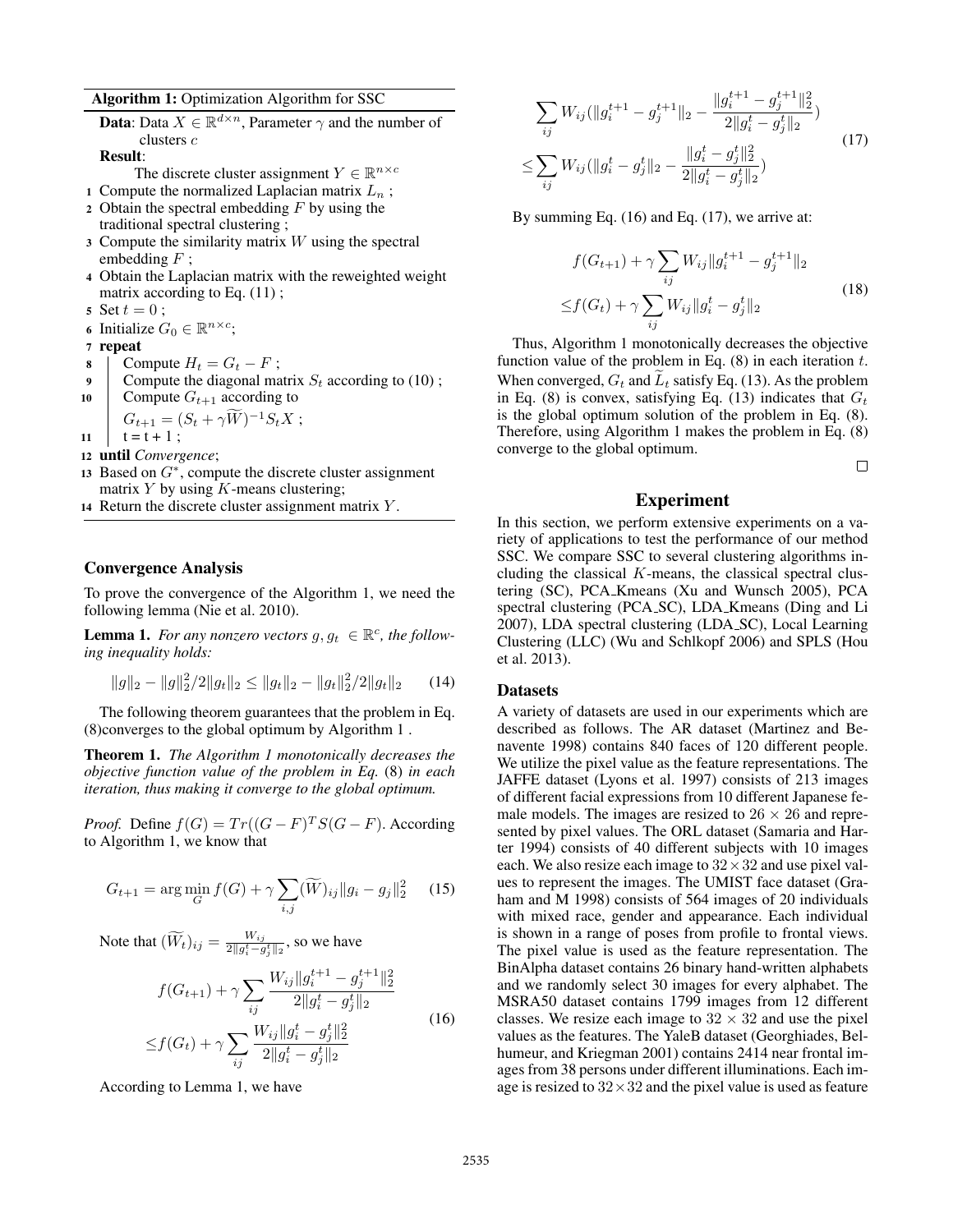representation. We additionally use the USPS dataset to validate the performance on handwritten digit recognition. The dataset consists of 9298 gray-scale handwritten digit images. We resize the images to  $16 \times 16$  and use pixel values as the features.

### Setup

The size of neighborhood,  $k$  is set to 5 for all the spectral clustering algorithms. For parameters in all the comparison algorithms, we tune them in the range of  $\{10^{-6}, 10^{-3}, 10^{0}, 10^{3}, 10^{6}\}$  and report the best results. Note that the results of all the clustering algorithms vary on different initialization. To reduce the influence of statistical variation, we repeat each clustering 50 times with random initialization and report the results corresponding to the best objective function values. For all the dimensionality reduction based K-means and Spectral clustering, we project the original data into a low dimensional subspace of 10 to 150 and report the best results.

### Evaluation Metrics

Following most work on clustering, we use clustering accuracy (ACC) and normalized mutual information (NMI) as our evaluation metrics in our experiments.

Let  $q_i$  represent the clustering label result from a clustering algorithm and  $p_i$  represent the corresponding ground truth label of an arbitrary data point  $x_i$ . Then  $ACC$  is defined as follows:

$$
ACC = \frac{\sum_{i=1}^{n} \delta(p_i, map(q_i))}{n},\tag{19}
$$

where  $\delta(x, y) = 1$  if  $x = y$  and  $\delta(x, y) = 0$  otherwise.  $map(q_i)$  is the best mapping function that permutes clustering labels to match the ground truth labels using the Kuhn-Munkres algorithm. A larger ACC indicates better clustering performance.

For any two arbitrary variables  $P$  and  $Q$ , NMI is defined as follows (Strehl and Ghosh 2003):

$$
NMI = \frac{I(P,Q)}{\sqrt{H(P)H(Q)}},\tag{20}
$$

where  $I(P,Q)$  computes the mutual information between P and Q, and  $H(P)$  and  $H(Q)$  are the entropies of P and Q. Let  $t_l$  represent the number of data in the cluster  $C_l(1 \leq l \leq l)$ c) generated by a clustering algorithm and  $t<sub>h</sub>$  represent the number of data points from the  $h$ -th ground truth class. NMI metric is then computed as follows (Strehl and Ghosh 2003):

$$
NMI = \frac{\sum_{l=1}^{c} \sum_{h=1}^{c} t_{l,h} log(\frac{n \times t_{l,h}}{t_l t_h})}{\sqrt{(\sum_{l=1}^{c} t_l \log \frac{t_l}{n})(\sum_{h=1}^{c} \tilde{t_h} \log \frac{\tilde{t_h}}{n})}},\qquad(21)
$$

where  $t_{l,h}$  is the number of data samples that lie in the intersection between  $C_l$  and h-th ground truth class. Similarly, a larger NMI indicates better clustering performance.

# Experimental Results

The experimental results on listed in Table 1 and Table 2. We can see from the two tables that our method is consistently the best algorithm using both evaluation metrics. We also observe that:

- 1. The spectral clustering algorithm and its variants achieve better performance than the classical  $k$ -means and its variants. This observation suggests that it is beneficial to utilize the pairwise similarities between all data points from a weighted graph adjacency matrix that contains helpful information for clustering.
- 2. PCA Kmeans and LDA Kmeans are better than K-means whereas PCA SC and LDA SC are better than SC. This demonstrates that dimensionality reduction is helpful for improving the cluster performance.
- 3. LDA Kmeans outperforms PCA Kmeans while LDA SC outperforms PCA SC. This indicates that LDA is more capable of keeping the structural information than PCA when doing dimensionality reduction.
- 4. Among various spectral clustering variants, LLC is the most robust algorithm. This means using a more sophisticated graph Laplacian is beneficial for better exploitation of manifold structure.
- 5. SPLS is the second best clustering algorithm. This is because it incorporates both the linear and nonlinear structures of original data.
- 6. Our proposed Spectral Shrunk Clustering (SSC) consistently outperforms the other K-means based and spectral clustering based algorithms. This advantage is attributed to the optimal manifold learning in the low-dimensional subspace and it being tightly coupled with the clustering optimization.

### Parameter Sensitivity

In this section, we study the sensitivity of our algorithm *w.r.t.* the parameter  $\gamma$  in Eq. (3). Fig 1 shows the accuracy (y-axis) of SSC for different  $\gamma$  values (x-axis) on all the experimental datasets. It can be seen from the figure that the performance varies when different values of  $\gamma$  are used. However, except on MSRA50 and USPS datasets, our method attains the best/respectable performance when  $\gamma = 1$ . This indicates that our method has a consistent preference on parameter setting, which makes it uncomplicated to get optimal parameter value in practice.

### Convergence Study

As mentioned before, the proposed iterative approach in Algorithm 1 monotonically decreases the objective function value in Eq. (3). In this experiment, we show the convergence curves of the iterative approach on different datasets in Figure 2. The parameter  $\gamma$  is fixed at 1, which is the median value of the tuned range of the parameters.

It can be observed that the objective function value converges quickly. The convergence experiment demonstrates the efficiency of our algorithm.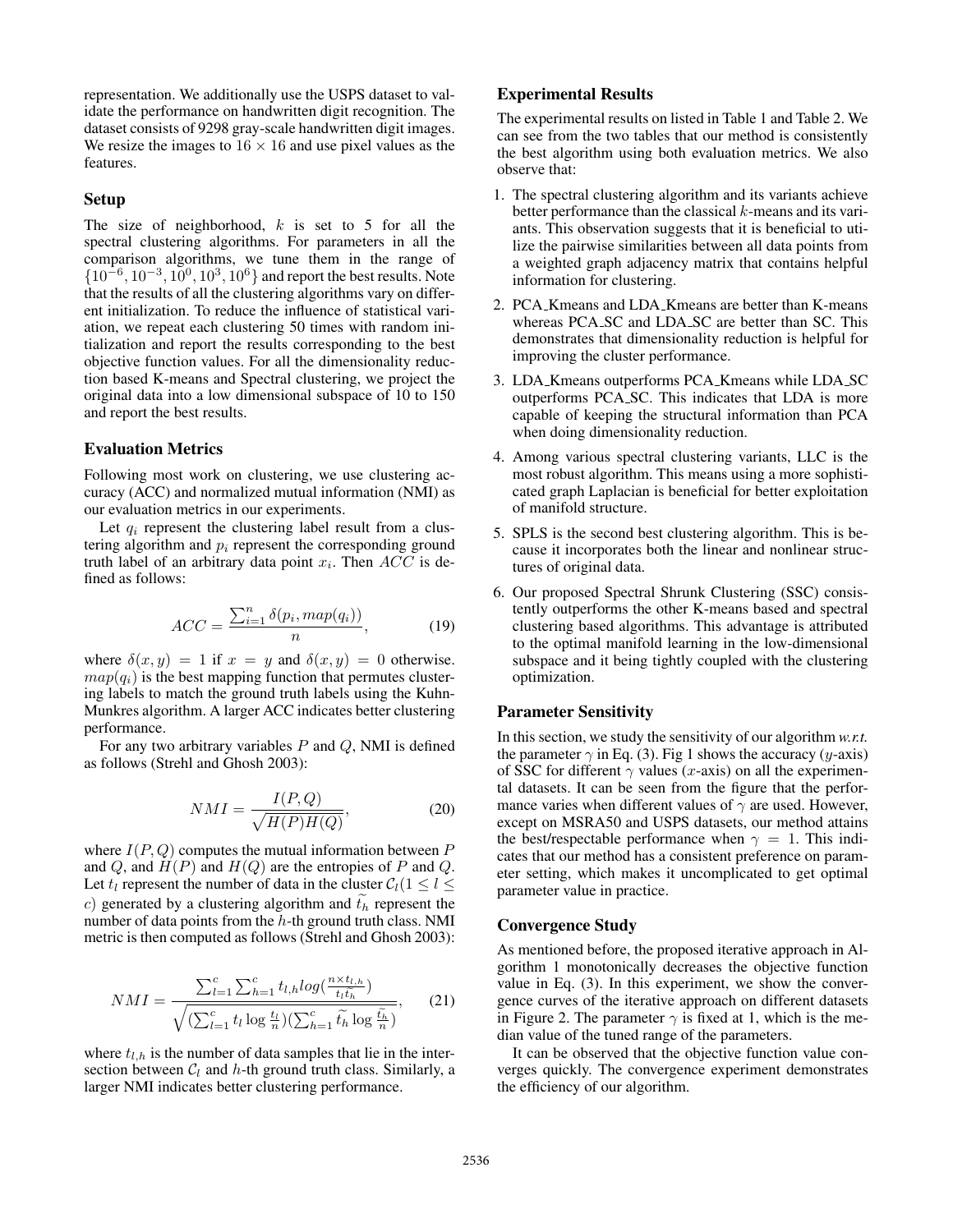|                        | AR                               | <b>JAFFE</b>   | ORL            | <b>UMIST</b>   | binalpha       | MSRA50                | YaleB          | <b>USPS</b>    |
|------------------------|----------------------------------|----------------|----------------|----------------|----------------|-----------------------|----------------|----------------|
| $K$ -means             | $36.3 \pm 1.4$                   | $75.6 \pm 1.8$ | $60.5 \pm 1.8$ | $41.3 \pm 1.6$ | $41.7 \pm 1.1$ | $\sqrt{46.2} \pm 1.7$ | $14.4 \pm 1.5$ | $65.4 \pm 1.7$ |
| SC.                    | $41.6 \pm 2.1$                   | $76.1 \pm 1.6$ | $72.7 \pm 2.3$ | $52.2 \pm 1.4$ | $43.6 \pm 1.5$ | $52.3 \pm 1.8$        | $34.8 \pm 1.4$ | $64.3 \pm 1.4$ |
| PCA_K <sub>means</sub> | $39.8 \pm 1.8$                   | $75.8 \pm 1.5$ | $64.5 \pm 2.3$ | $48.8 \pm 1.7$ | $42.4 \pm 1.5$ | $56.0 \pm 1.9$        | $24.9 \pm 1.8$ | $69.4 \pm 1.8$ |
| PCA_SC                 | $43.2 \pm 1.7$                   | $76.9 \pm 1.8$ | $67.8 \pm 2.1$ | $54.1 \pm 1.9$ | $44.3 \pm 1.8$ | $54.9 \pm 1.6$        | $36.8 \pm 2.0$ | $69.1 \pm 1.5$ |
| LDA_Kmeans             | $40.4 \pm 1.5$                   | $76.5 \pm 1.7$ | $65.6 \pm 2.6$ | $49.7 \pm 1.8$ | $42.9 \pm 1.7$ | $56.4 \pm 1.8$        | $26.1 \pm 1.8$ | $70.1 \pm 1.3$ |
| LDA_SC                 | $44.5 \pm 1.3$                   | $77.4 \pm 1.9$ | $68.3 \pm 2.4$ | $54.7 \pm 1.5$ | $45.1 \pm 1.4$ | $55.1 \pm 1.7$        | $38.2 \pm 1.6$ | $70.4 \pm 1.5$ |
| LLC                    | $48.7 \pm 1.6$                   | $78.6 \pm 1.5$ | $71.5 \pm 2.2$ | $63.3 \pm 1.8$ | $40.7 \pm 1.8$ | $48.1 + 1.4$          | $38.2 \pm 1.5$ | $63.9 \pm 1.7$ |
| <b>SPLS</b>            | $49.2 \pm 1.4$                   | $79.5 \pm 2.1$ | $74.2 \pm 1.8$ | $70.4 \pm 1.6$ | $48.5 \pm 1.9$ | $60.3 \pm 1.3$        | $47.3 \pm 1.7$ | $71.4 \pm 1.6$ |
| <b>SSC</b>             | $\textbf{51.3} \pm \textbf{1.5}$ | $81.2 + 1.6$   | $76.0 \pm 1.6$ | $71.1 + 1.8$   | $49.4 \pm 1.3$ | $63.2 + 1.1$          | $49.8 \pm 1.6$ | $75.5 \pm 1.9$ |

Table 1: Performance comparison (ACC%±Standard Deviation) between K-means, Spectral Clustering, PCA Kmeans, LDA Kmeans, PCA SC, LDA SC, LLC, SPLS and SSC.

Table 2: Performance Comparison (NMI% $\pm$ Standard Deviation) between K-means, Spectral Clustering, PCA Kmeans, LDA Kmeans, PCA SC, LDA SC, LLC, SPLS and SSC.

|             | AR             | <b>JAFFE</b>   | ORL            | <b>UMIST</b>   | binalpha       | MSRA50         | YaleB          | <b>USPS</b>    |
|-------------|----------------|----------------|----------------|----------------|----------------|----------------|----------------|----------------|
| $K$ -means  | $68.7 \pm 3.0$ | $79.4 \pm 0.8$ | $80.3 \pm 1.8$ | $64.4 \pm 1.5$ | $58.6 \pm 1.4$ | $56.7 \pm 1.8$ | $17.3 \pm 1.5$ | $67.3 \pm 1.8$ |
| SC.         | $71.3 \pm 2.6$ | $80.2 \pm 0.9$ | $85.8 \pm 1.9$ | $72.1 \pm 1.7$ | $59.7 \pm 1.6$ | $70.0 \pm 1.6$ | $55.6 \pm 1.6$ | $69.5 \pm 1.6$ |
| PCA_Kmeans  | $69.4 \pm 2.8$ | $79.8 \pm 0.8$ | $80.6 \pm 1.6$ | $68.2 \pm 1.8$ | $59.1 \pm 1.8$ | $60.3 \pm 1.5$ | $26.7 \pm 1.8$ | $73.1 \pm 1.9$ |
| PCA_SC      | $70.3 \pm 2.4$ | $81.5 \pm 1.3$ | $86.3 \pm 1.4$ | $72.9 \pm 1.5$ | $60.6 \pm 1.9$ | $72.4 \pm 1.8$ | $38.6 \pm 1.5$ | $74.2 + 1.8$   |
| LDA_Kmeans  | $69.9 \pm 1.9$ | $82.1 \pm 1.4$ | $81.1 \pm 2.1$ | $68.8 \pm 1.5$ | $59.8 \pm 1.6$ | $61.1 \pm 1.9$ | $29.4 \pm 1.6$ | $75.1 \pm 1.6$ |
| LDA_SC      | $70.8 \pm 1.5$ | $81.9 \pm 0.9$ | $86.8 \pm 1.7$ | $74.1 \pm 2.0$ | $61.3 \pm 1.7$ | $73.2 \pm 1.6$ | $39.9 \pm 1.4$ | $75.4 \pm 1.7$ |
| <b>LLC</b>  | $71.2 + 2.4$   | $82.5 \pm 1.7$ | $84.9 \pm 1.5$ | $77.3 \pm 1.8$ | $61.4 + 1.9$   | $66.2 + 1.6$   | $34.1 \pm 1.3$ | $67.5 \pm 1.5$ |
| <b>SPLS</b> | $72.4 + 1.7$   | $83.1 \pm 2.1$ | $87.2 \pm 1.8$ | $82.2 \pm 1.6$ | $63.6 \pm 1.8$ | $69.6 \pm 1.8$ | $41.4 \pm 1.6$ | $76.5 \pm 1.8$ |
| SSC.        | $73.2 \pm 1.4$ | $84.3 + 1.6$   | $88.6 \pm 1.5$ | $84.1 \pm 1.5$ | $64.1 \pm 1.4$ | $72.2 + 1.4$   | $46.8 \pm 1.3$ | $79.8 \pm 1.6$ |



Figure 1: The clustering performance (ACC) variation of our algorithm *w.r.t.* different parameter settings. From the experimental results, we observe that the proposed algorithm has a consistent preference on parameter setting, which makes it uncomplicated to get optimal parameter value in practice.



Figure 2: The convergence curves of our algorithm on different datasets. From the figures, we can observe that the objective function converges quickly, which demonstrates the efficiency of the proposed algorithm.

# Conclusion

In this paper, we have proposed a novel convex formulation of spectral shrunk clustering. The advantage of our method is three-fold. First, it is able to learn the manifold structure in the low-dimensional subspace rather than the original space. This feature contributes to more precise structural information for clustering based on the low-dimensional space. Second, our method is more capable of uncovering the manifold structure. Particularly, the shrunk pattern learned by the proposed algorithm does not have the orthogonal constraint,

which makes it more flexible to fit the manifold structure. The learned manifold knowledge is particularly helpful for achieving better clustering result. Third, our algorithm is convex, which makes it easy to implement and very suitable for real-world applications. Extensive experiments on a variety of applications are given to show the effectiveness of the proposed algorithm. By comparing it to several state-ofthe-art clustering approaches, we validate the advantage of our method.